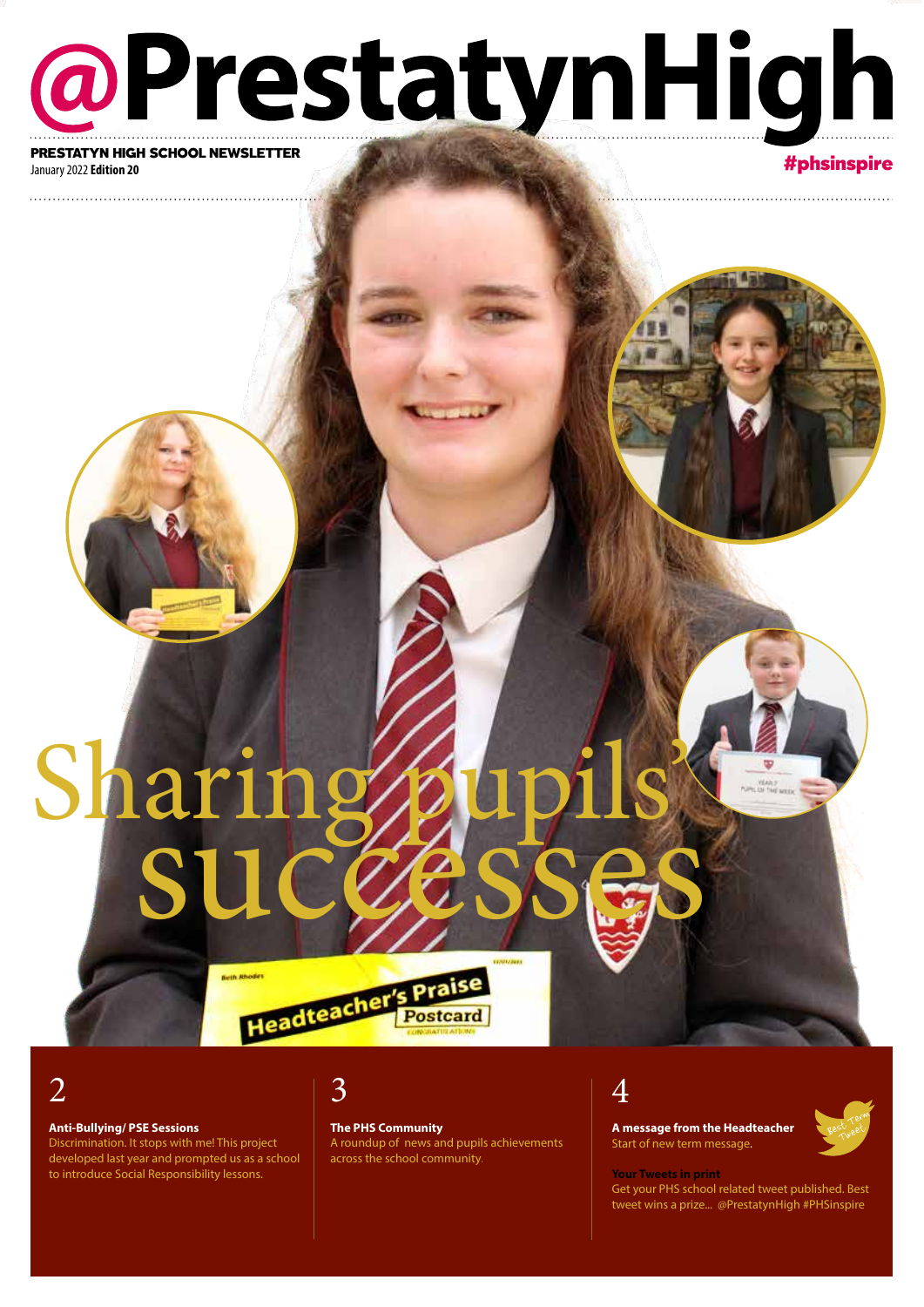ignated Safeguarding<br>Person

TEACHING & LEARNING

de <sup>e</sup> e Lessons have focused on mutual respect, being kind and having compassion for others.

**Mrs K Garside** PSE Corordinator

**Discrimination it stops with me! This project developed last year and prompted us as a school to introduce Social Responsibility lessons.**

ANTI BULLYING

These lessons have focused on mutual respect, being kind and having compassion for others. Lessons have been interactive in line with the new curriculum for Wales. Sessions have also been delivered in line with the new curriculum by the local police liaison officer and Denbighshire County Council Youth Workers. Hopefully, learners have been coming home and discussing these lessons and their importance.

Alongside this, year 7 took part in a series of Anti-Bullying Workshops. These workshops were conducted by Denbighshire County Councils Youth Work Team. Each workshop was based on; how to treat others, confidence building, mental health, wellbeing and kindness. Year 7 were exceptional and enthusiastic on both days. It was excellent to see our students actively involved with members of the local community, dealing with vital messages that we all should uphold.

As a school we regularly seek guidance from our students, in order to do this we have an active student council group, an anti-discrimination group and whole student surveys. A survey we have completed this term is the SHRN report. This report informs schools on the issues that young people face, these issues range from mental health, wellbeing, substance abuse and relationships. The results from the survey will be returned in the new year. We will use this data to inform our PSE scheme of work and Social Responsibility lessons.

When we return to school in January the Social Responsibilities lessons will have a new focus. We will be delivering sessions from the 'Getting on Together' scheme of work created by the Welsh Government. This will give our learners an opportunity to explore current and relevant issues that are happening around the world. An example of this is the impact of social media on our lives.

. . . . . . . . . . . . .

. . . . . . . . . . . . .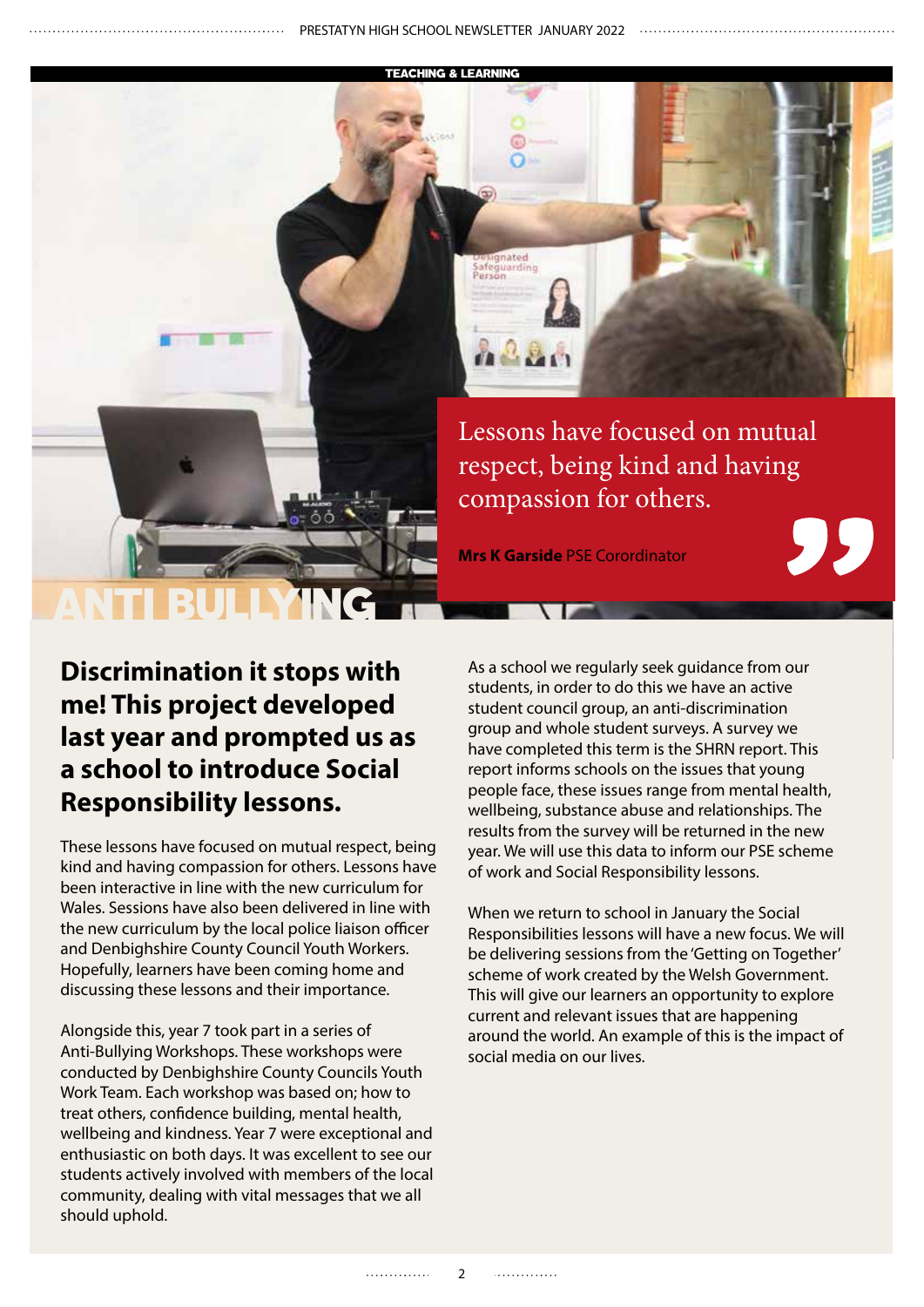#### THE PHS COMMUNITY

## Basketball Wales

On the 23rd November 2021 the 32 competing schools went to Aberystwyth University to take part in the draft day event. The day was packed with fun basketball drills that let the players develop their skills and get to know the others taking part in the competition. The highlight of the day was the draft event where each school found out which NBA basketball team they were representing. Prestatyn High School will be representing the Sacramento Kings and each pupil taking part will get a basketball jersey to play in and keep.



The top four teams from each conference will qualify for the Finals Day which will take place at Aberystwyth University on 8 June 2022 where the winning school will get their own Jr.NBA championship ring just like the pros.

## Carol Service

The Creative Arts Department has had a busy Autumn Term entertaining in school and within the local community. The Annual Carol Concert entitled 'Christmas Reflections' took place at the Parish Church in Prestatyn on December 16th. The concert included performances from the choir, orchestra, soloists and Year 10 GCSE Drama/Dance students. The performance was recorded and posted online. It is available to download or stream as audience numbers needed to be limited due to Coronavirus restrictions.



## Uniformed Services Day

Thank you very much for supporting the Uniformed Services Day we raised **£202.85** for the campaign.

## Children in Need

Prestatyn High raised over **£376.31** for Children in Need appeal.

### Extra Curricular Sports

Over 300 pupils attending extra curricular clubs this week! Football, rugby, netball, badminton, gymnastics, fitness and basketball. Well done all!

#### FORMER PRESTATYN MAYOR RAISES FUNDS FOR PRESTATYN HIGH SCHOOL

During November the ALN Department received a generous donation of £1,500 from School Governor and former Mayor Cllr Tony Flynn. Cllr Flynn managed to raise this amount with many small events including: 60s 70s and 80s nights; breakfast including guest speakers and also a charity concert at the Nant Hall Hotel.

*"Our town is so privileged to have such a high achieving High School educating our children. Our town has every reason to support and be proud of this marvellous school, from the Head Teacher to every member of staff. " -* Cllr Tony Flyn